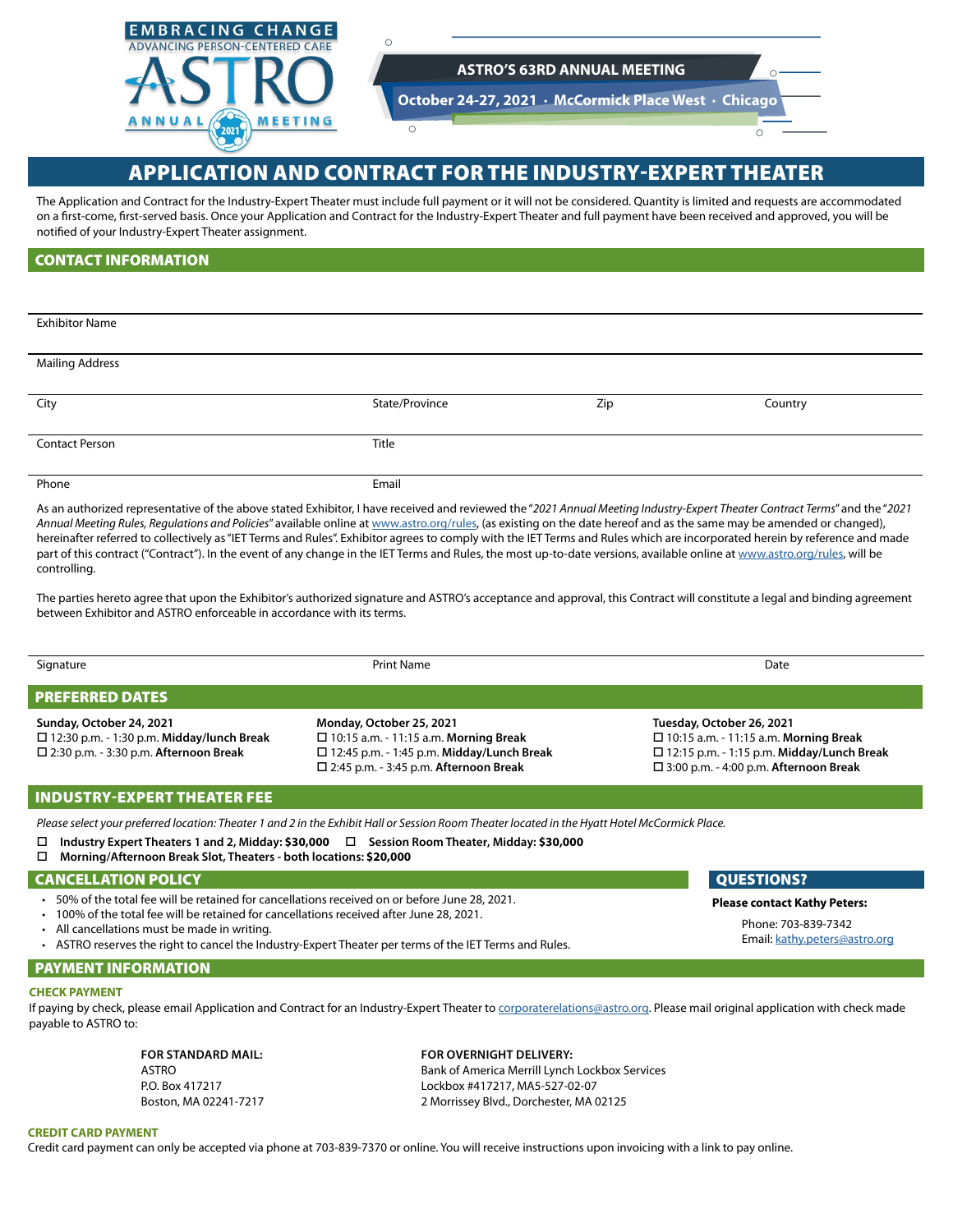

**October 24-27, 2021 · McCormick Place West · Chicago**

 $\overline{\Omega}$ 

# 2021 ANNUAL MEETING INDUSTRY-EXPERT THEATER CONTRACT TERMS Page 1 of 2

#### **ELIGIBILITY**

Exhibiting companies who have secured booth space at the 2021 ASTRO Annual Meeting will be given first priority in applying for a slot in the Industry-Expert Theater, subject to availability and adherence to all published 2021 Annual Meeting Industry-Expert Theater Contract Terms and the 2021 Annual Meeting Exhibitor Rules, Regulations and Policies ("Rules") available online at [www.astro.org/rules](http://www.astro.org/rules), as existing on the date hereof and as the same may be amended or changed, hereinafter referred to collectively as "IET Terms and Rules" and incorporated herein by reference. In the event of any change in the IET Terms and Rules, the most up-to-date versions, available online at [www.astro.org/rules](http://www.astro.org/rules), will be controlling.

 $\circ$ 

In the event a company reserves a booth at the 2021 ASTRO Annual Meeting but does not make full payment of booth space by June 28, 2021, cancels prior to the 2021 ASTRO Annual Meeting or is a no-show in the Exhibit Hall, permission to hold the Industry-Expert Theater will be revoked. This policy will be strictly enforced and any violation(s) will result in the cancellation of the Industry-Expert Theater as well as forfeiture of Industry-Expert Theater fee and liability for other fines and damages, and may jeopardize future participation at ASTRO meetings.

#### **APPLICATION, PAYMENT AND CANCELLATION**

The entire Industry-Expert Theater fee ("Fee") is due from the exhibitor ("Exhibitor") with submission of the Application and Contract for the Industry-Expert Theater ("Contract"). All charges for the Industry-Expert Theater must be paid in full in U.S. funds, drawn on a U.S. bank by June 28, 2021. In the event of cancellation by the Exhibitor, fifty percent of the Fee will be retained for cancellations received on or before June 28, 2021. After June 28, 2021, no refunds will be issued. Further, no refund will be issued if an Industry-Expert Theater is not engaged or used, nor will refunds be made for space used only part of the time or for Industry-Expert Theaters terminated due to Exhibitor violations of the IET Terms and Rules. All cancellations by Exhibitor must be submitted in writing to Kathy Peters, ASTRO Annual Meeting Show Management, 251 18<sup>th</sup> Street South, 8<sup>th</sup> Floor, Arlington, VA 22202. ASTRO reserves the right to cancel the Industry-Expert Theater per the terms of the IET Terms and Rules. Regardless of the circumstances of cancellation, Exhibitor's sole remedy shall be the appropriate refund, if any, specified in the IET Terms and Rules. In particular, but without limitation, ASTRO retains the right to cancel due to force majeure as established in its sole discretion, in which case Exhibitor shall receive a refund of Fee minus a minimum of a 15% processing payment or a greater deduction if necessary, to cover direct and/or indirect costs or financial obligations incurred by ASTRO through date of cancellation.

Upon acceptance of Application and Contract for the Industry-Expert Theater and receipt of full payment, a confirmation letter will be issued to the Exhibitor detailing the Industry-Expert Theater assignment and the date and time that the Exhibitor shall have access to the Industry-Expert Theater space ("Space").

#### **SCHEDULING**

Industry-Expert Theaters are limited and will be assigned on a first-come, first-served basis. Available time slots can be found on the Application and Contract for the Industry-Expert Theater. Time slots are subject to change at any time.

#### **PROVIDED SERVICES**

The following services are included in the cost of the Industry-Expert Theater:

- Industry-Expert Theater meeting space includes theater seating, a stage with head table and a registration table outside of the theater.
	- *Upgraded staging packages available* — *please inquire if interested.*
	- Assignment of day and time.
	- Audio visual equipment to include:
		- One LCD projector.
		- One screen.
		- One podium with microphone.
		- One laptop computer.
		- Two table microphones.
		- One aisle microphone.
		- One laser pointer.
		- One speaker timer.
		- 150 attendee headphones.
		- Sound amplification and mixer system.
		- VGA switcher.
	- One on-site technician. *Expenses for audio visual services incurred beyond what is provided may be acquired through ASTRO's exclusive audio visual vendor at the expense of the Exhibitor.*
	- One complimentary Preshow Attendee mailing list. To order this list, please contact **ASTRO Meetings** at [meetings@astro.org](mailto:meetings%40astro.org?subject=)**.**
	- Industry-Expert Theater listed in the Exhibitor Directory, MyASTROApp the official Annual Meeting app the conference planner and the ASTRO Website.
	- Program signage outside of the Industry-Expert Theater.
	- Video and Audio Package capturing each session with links to be provided four weeks post-meeting. Available in Exhibit Hall Theater locations only.

Exhibitor may provide catering at their own expense through the official caterer at the McCormick Place, Savor..., for participants in the Industry-Expert Theater. Distribution of alcoholic beverages is strictly prohibited within the Space.

#### **LOGISTICS**

The Exhibitor shall be solely responsible for the management of the event, such as content, registration, speaker management, etc., of their Space and for payment of additional costs related to the Space including but not limited to catering and supplementary audio visual equipment, electrical, internet, phone, etc. ASTRO does not provide logistical support for the Space apart from those services listed in the section "Provided Services."

#### **LIMITATION OF LIABILITY**

The Exhibitor shall be fully responsible for all claims, liabilities, losses, damages or expenses relating to, arising out of or in any way connected with the Exhibitor's Industry-Expert Theater; and the Exhibitor shall protect, indemnify, hold harmless and defend the American Society for Radiation Oncology (ASTRO), and its officers, directors, agents and employees ("ASTRO") from and against any and all such claims, liabilities, losses, damages and expenses (including costs of defending against such); provided that the foregoing shall not apply to any injury, loss or damage caused by or resulting from the willful misconduct of ASTRO or one or more of its officers, directors, agents or employees. The Exhibitor further waives any claim against ASTRO or its officers, directors, agents or employees arising out of the publication or republication of any content from or statement made by anyone who is not an employee of ASTRO concerning the Exhibitor's Industry-Expert Theater, products or services.

In case any part of the Exhibitor's Industry-Expert Theater is destroyed or damaged so as to prevent ASTRO from permitting an Exhibitor to occupy assigned space during any part or the whole of the Space period, or in case occupancy of assigned Space during any part or the whole of the Space period is prevented by a strike, an act of God, a national emergency or other cause beyond the control of ASTRO or Exhibitor, then the Exhibitor will be charged for the Space on a prorated basis only for the period during which ASTRO is able to provide Exhibitor access to occupy the assigned Space.